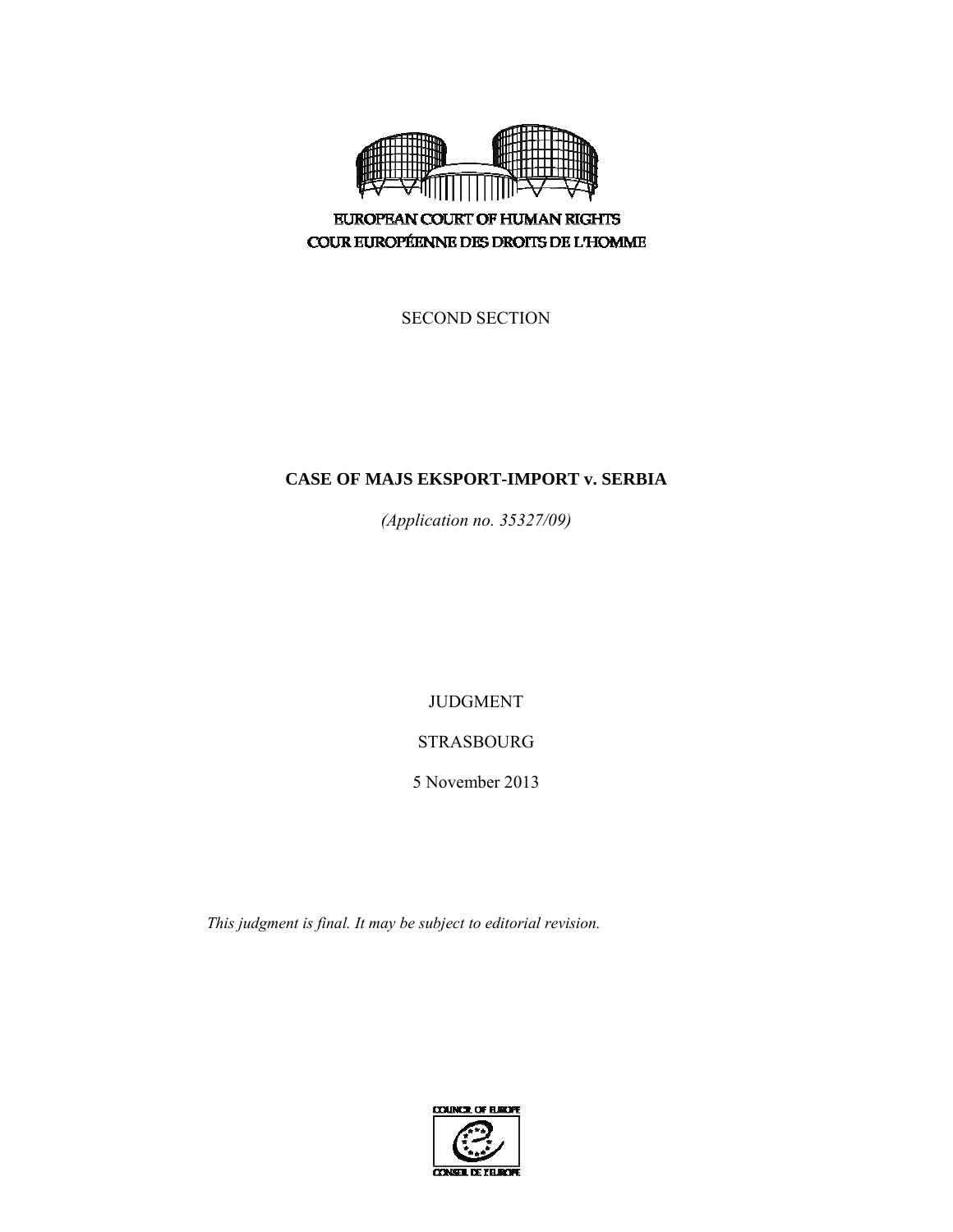## **In the case of Majs Eksport-Import v. Serbia,**

The European Court of Human Rights (Second Section), sitting as a Committee composed of:

Paulo Pinto de Albuquerque, *President,* 

Dragoljub Popović,

Helen Keller, *judges,*

and Seçkin Erel, *Acting Deputy Section Registrar,* 

Having deliberated in private on 15 October 2013,

Delivers the following judgment, which was adopted on that date:

## PROCEDURE

1. The case originated in an application (no. 35327/09) against the Republic of Serbia lodged with the Court under Article 34 of the Convention for the Protection of Human Rights and Fundamental Freedoms ("the Convention") by Majs Eksport-Import ("the applicant"), a company registered in Serbia, on 11 June 2009.

2. The applicant was represented by Mr V. Božović, a lawyer practising in Belgrade. The Serbian Government ("the Government") were represented by their Agent, Mr S. Carić.

3. On 11 October 2011 the application was communicated to the Government.

## THE FACTS

## I. THE CIRCUMSTANCES OF THE CASE

## **A. The proceedings concerning the applicant's claim**

4. The applicant and *Beogradski Pamučni Kombat*, a company based in Belgrade (hereinafter: "the debtor") concluded a contract on 7 March 2000. The debtor failed to fulfil its obligations arising from the contract.

5. On 11 December 2001 the Commercial Court in Belgrade instituted insolvency proceedings against the debtor. This decision was published on the court's notice board on 19 December 2001.

6. On 12 March 2002 the applicant lodged its pecuniary claim within the insolvency proceedings.

7. As its claim had been disputed, on 11 October 2002 the applicant filed a separate civil suit before the Commercial Court in Belgrade and requested the determination of its claim.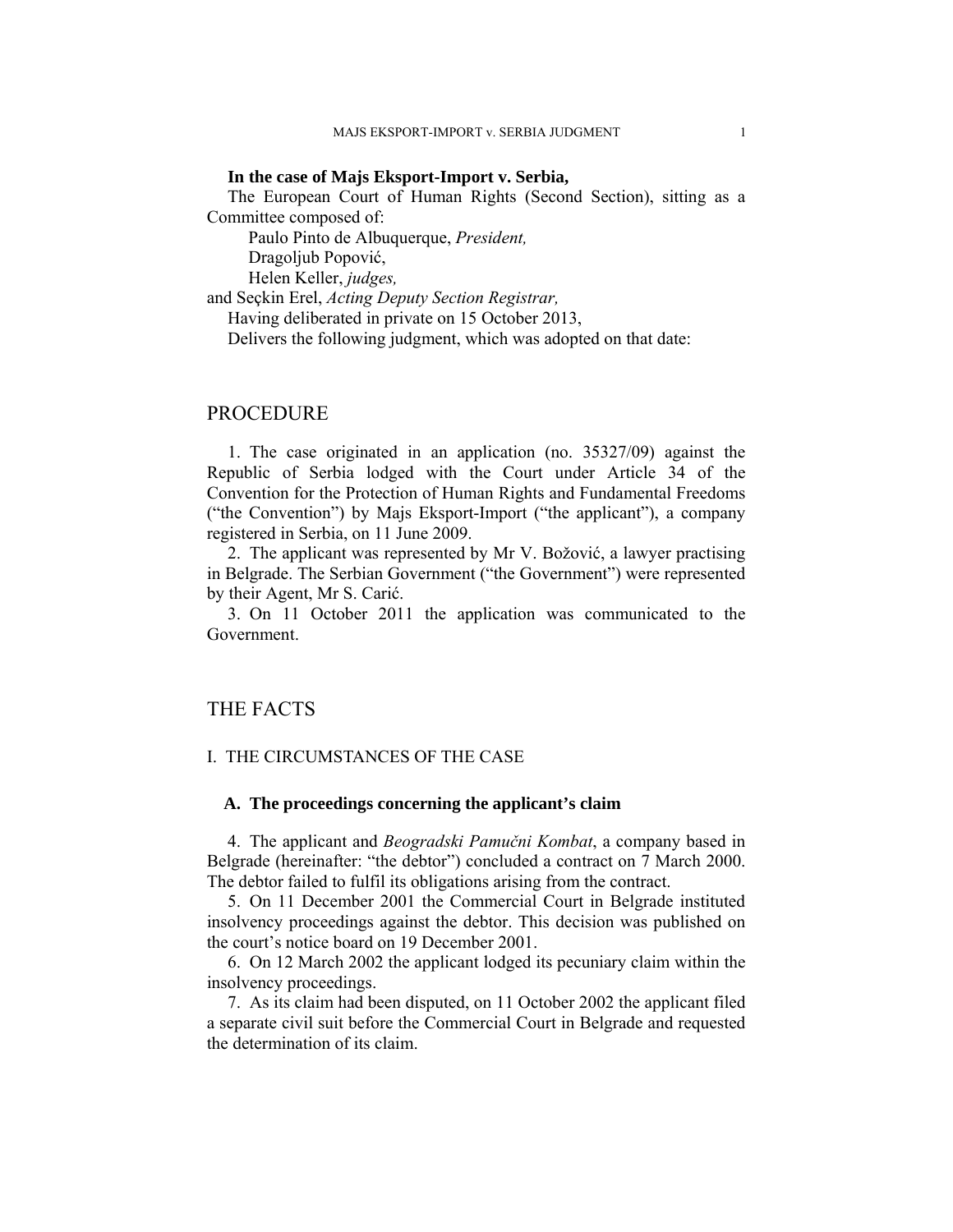8. On 2 September 2004 the Commercial Court in Belgrade determined one part of the applicant's claim and ordered the debtor to pay the applicant 6,686.15 euros (EUR).

9. On an unspecified date thereafter this judgment became final.

10. On 4 April 2005 the Commercial Court determined the reminder of the applicant's claim and ordered the debtor to pay the applicant EUR 11,409 as well as 80,500 Serbian dinars in respect of the costs of civil proceedings.

11. This judgment became final on 9 June 2005.

12. On 30 September 2009 the applicant lodged an application for the enforcement of the judgment of 4 April 2005 in respect of the costs awarded. On the same day the Commercial Court in Belgrade allowed the application and issued an enforcement order.

13. The judgment of 2 September 2004 and the reminder of the judgment of 4 April 2005 were to be enforced in the context of the insolvency proceedings.

## **B. The status of the debtor**

14. Before the insolvency proceedings the debtor company was predominantly socially owned. It has remained registered as predominantly socially owned in the relevant public registries throughout the insolvency proceedings.

15. On 18 December 2009 the Commercial Court in Belgrade terminated the insolvency proceedings against the company. This decision became final on 11 January 2011. On 1 June 2011 the debtor was erased from the Companies' Register.

## II. RELEVANT DOMESTIC LAW

16. The relevant domestic law is set out in the Court's judgments of *R. Kačapor and Others v. Serbia* (nos. 2269/06, 3041/06, 3042/06, 3043/06, 3045/06 and 3046/06, §§ 57-82, 15 January 2008); *Vlahović v. Serbia* (no. 42619/04, §§ 37-47, 16 December 2008); *Crnišanin and Others v. Serbia* (nos. 35835/05, 43548/05, 43569/05 and 36986/06, §§ 100-104, 13 January 2009); *EVT Company v. Serbia* (no. 3102/05, §§ 26 and 27, 21 June 2007); *Marčić and Others v. Serbia* (no. 17556/05, § 29, 30 October 2007); *Adamović v. Serbia,* (no. 41703/06, §§ 17-22, 2 October 2012); and *Marinković v. Serbia* ((dec.) no. 5353/11, §§ 26-29 and §§ 31-44, 29 January 2013).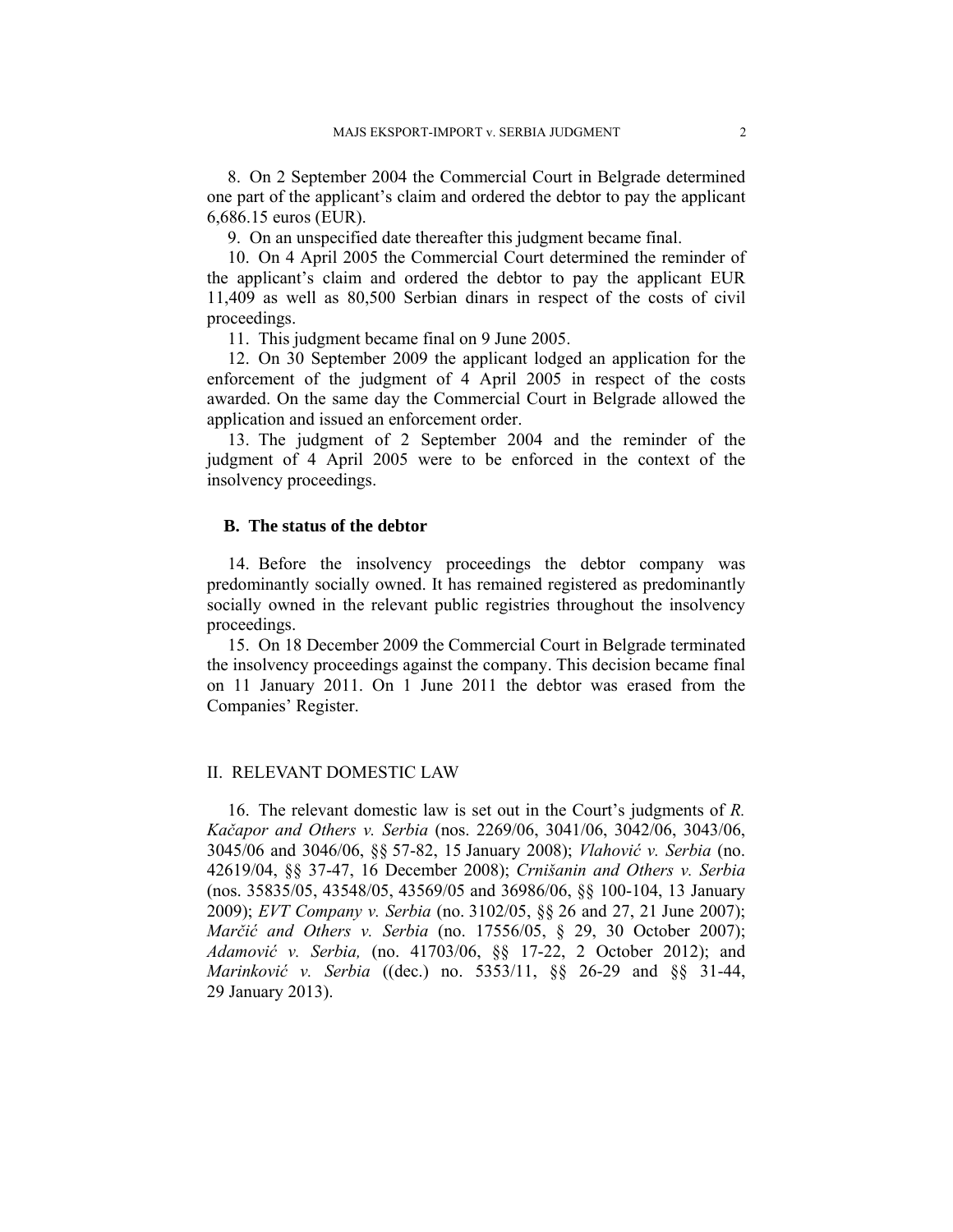# THE LAW

# I. ALLEGED VIOLATION OF ARTICLES 6 AND 13 OF THE CONVENTION AND ARTICLE 1 OF PROTOCOL NO. 1 TO THE **CONVENTION**

17. The applicant complained about the respondent State's failure to enforce two final judgments rendered in its favour against the debtor and about the lack of an effective remedy in this connection. It relied on Articles 6 and 13 of the Convention and Article 1 of Protocol No. 1, which, in so far as relevant, read as follows:

#### **Article 6 § 1**

"In the determination of his civil rights and obligations ..., everyone is entitled to a fair and public hearing within a reasonable time by an independent and impartial tribunal established by law."

#### **Article 1 of Protocol No. 1**

"Every natural or legal person is entitled to the peaceful enjoyment of his possessions. No one shall be deprived of his possessions except in the public interest and subject to the conditions provided for by law and by the general principles of international law.

The preceding provisions shall not, however, in any way impair the right of a State to enforce such laws as it deems necessary to control the use of property in accordance with the general interest or to secure the payment of taxes or other contributions or penalties."

#### **Article 13**

"Everyone whose rights and freedoms as set forth in [the] Convention are violated shall have an effective remedy before a national authority notwithstanding that the violation has been committed by persons acting in an official capacity."

## **A. Admissibility**

#### *1. The six-month rule*

18. The Government submitted that the applicant had lodged the application with the Court outside the six-month time-limit. In particular, this time-limit had started to run when the opening of the insolvency proceedings against the debtor was announced on the Belgrade Commercial Court's notice board, that is, on 19 December 2001. Since the applicant must have known that it was not certain whether it would be able to settle its claim in full within the insolvency proceedings, it should have lodged the application within six months from the date of the Convention entering into force in respect to the respondent State, which is 3 March 2004. Since the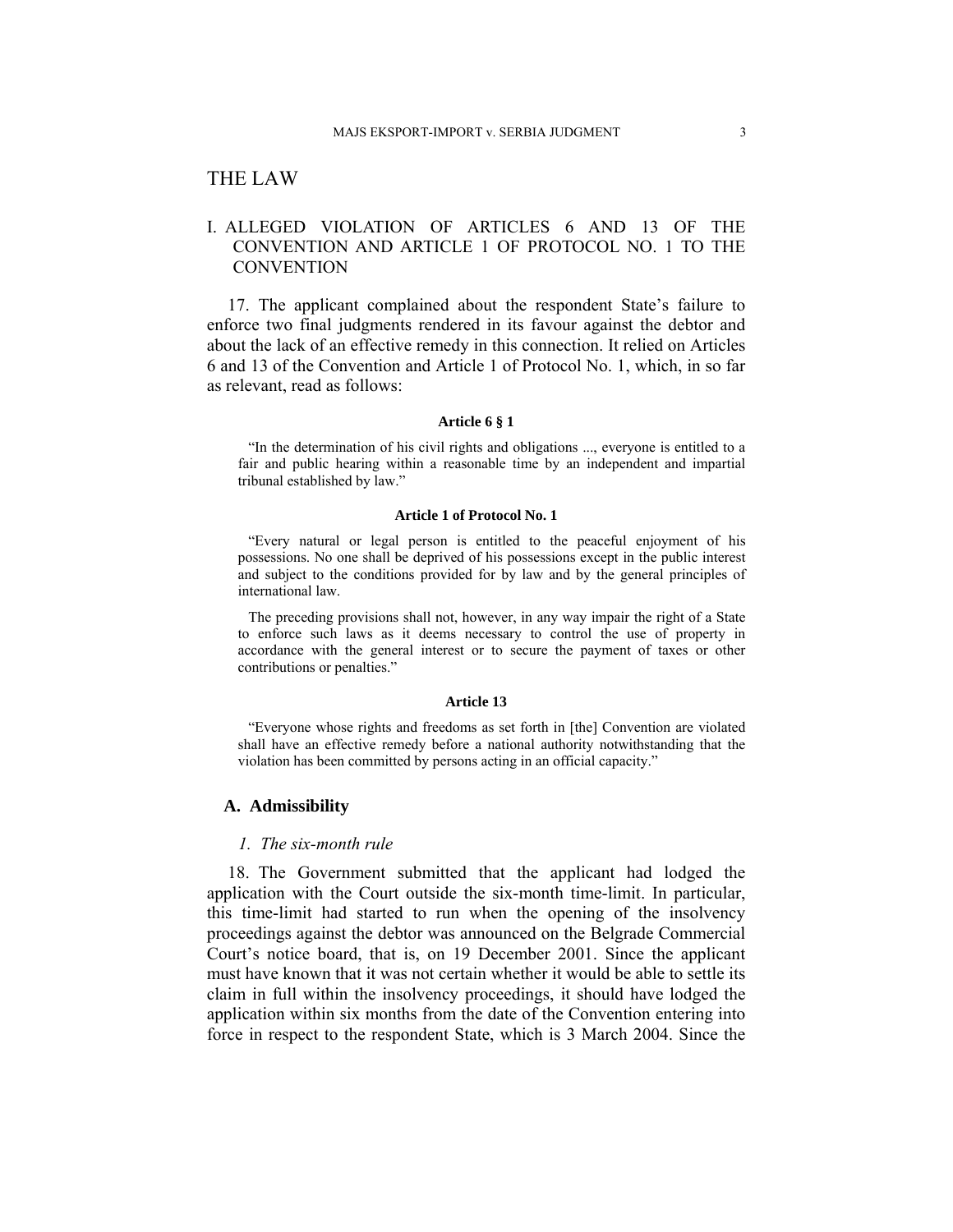applicant had failed to do so, the Government invited the Court to reject the application as out of time.

19. The Court notes that the present case concerns the non-enforcement of the final domestic judgments in the applicant's favour. The judgments here at issue became final and enforceable in 2004 and 2005 and remain fully unenforced to the present day. At the time of the introduction of this application, there were no effective domestic remedies for this complaint in the respondent State (see *Milunović and Čekrlić v. Serbia* (dec.)*,* nos. 3716/09 and 38051/09, 17 May 2011). The Court concludes, therefore, that the alleged violation in the present case constitutes a continuous situation and accordingly rejects the Government's objection.

## *2. Compatibility ratione personae*

20. The Government argued that the State could not be held responsible for the debtor in the present case which was a separate legal entity not controlled by the State.

21. The Court has already held in comparable cases against Serbia that the State is liable for debts of socially-owned companies (see, for example, *R. Kačapor and Others,* cited above*,* §§ 97-98, *Rašković and Milunović v. Serbia*, nos. 1789/07 and 28058/07, § 71, 31 May 2011, and *Adamović v. Serbia*, cited above, § 31).The Court sees no reason to depart from that jurisprudence in the present case. Consequently, this argument must be rejected.

### *3. Conclusion*

22. The Court considers that the application is not manifestly ill-founded within the meaning of Article 35  $\S$  3 (a) of the Convention and finds no other ground to declare it inadmissible. It must therefore be declared admissible.

## **B. Merits**

23. The Court has already examined a similar situation in *Adamović v. Serbia*, cited above, and found a breach of Article 6 of the Convention and Article 1 of Protocol No. 1 to the Convention. Having examined all the material submitted to it, the Court considers that the Government have not put forward any fact or argument capable of persuading it to reach a different conclusion in the present case. Accordingly, there has been a breach of Article 6 of the Convention and Article 1 of Protocol No. 1 to the Convention also in this case.

24. The Court does not find it necessary in the circumstances of this case to examine essentially the same complaint under Article 13 of the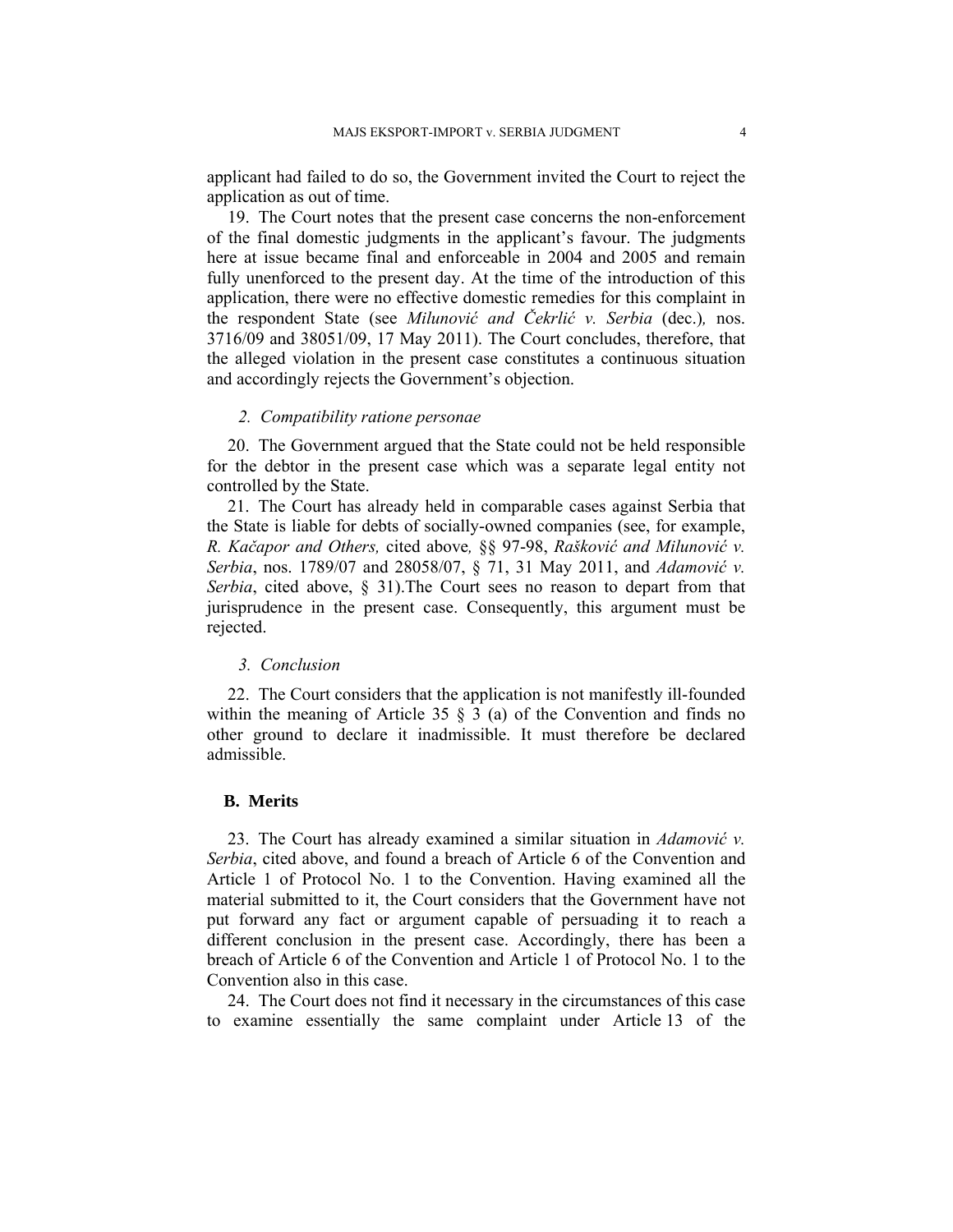Convention (see *mutatis mutandis, Kin-Stib and Majkić v. Serbia*, no. 12312/05, § 90, 20 April 2010).

## II. APPLICATION OF ARTICLE 41 OF THE CONVENTION

#### 25. Article 41 of the Convention provides:

"If the Court finds that there has been a violation of the Convention or the Protocols thereto, and if the internal law of the High Contracting Party concerned allows only partial reparation to be made, the Court shall, if necessary, afford just satisfaction to the injured party."

26. The applicant did not submit a claim for just satisfaction. Accordingly, the Court considers that there is no call to award it any sum on that account.

27. It must, however, be noted that a judgment in which the Court finds a violation of the Convention or of its Protocols imposes on the respondent State a legal obligation not just to pay those concerned the sums awarded by way of just satisfaction, but also to choose, subject to supervision by the Committee of Ministers, the general and/or, if appropriate, individual measures to be adopted in its domestic legal order to put an end to the violation found (see *Apostol v. Georgia*, no.40765/02, §§ 71-73, ECHR 2006, *Marčić and Others v. Serbia*, cited above, §§ 64-65, and *Pralica v. Bosnia and Herzegovina*, no. 38945/05, § 19, 27 January 2009).

28. Having regard to its finding in the instant case, and without prejudice to any other measures which may be deemed necessary, the Court considers that the respondent State must secure the enforcement of the final domestic decisions rendered in the applicant's favour by way of paying the applicant, from their own funds, the sums awarded in the said final decisions, less any amounts which may have already been paid in respect of the said decisions.

# FOR THESE REASONS, THE COURT, UNANIMOUSLY,

- 1. *Declares* the application admissible;
- 2. *Holds* that there has been a violation of Article 6 of the Convention and of Article 1 of Protocol No. 1 to the Convention;
- 3. *Holds* that there is no need to examine the complaint under Article 13 of the Convention;